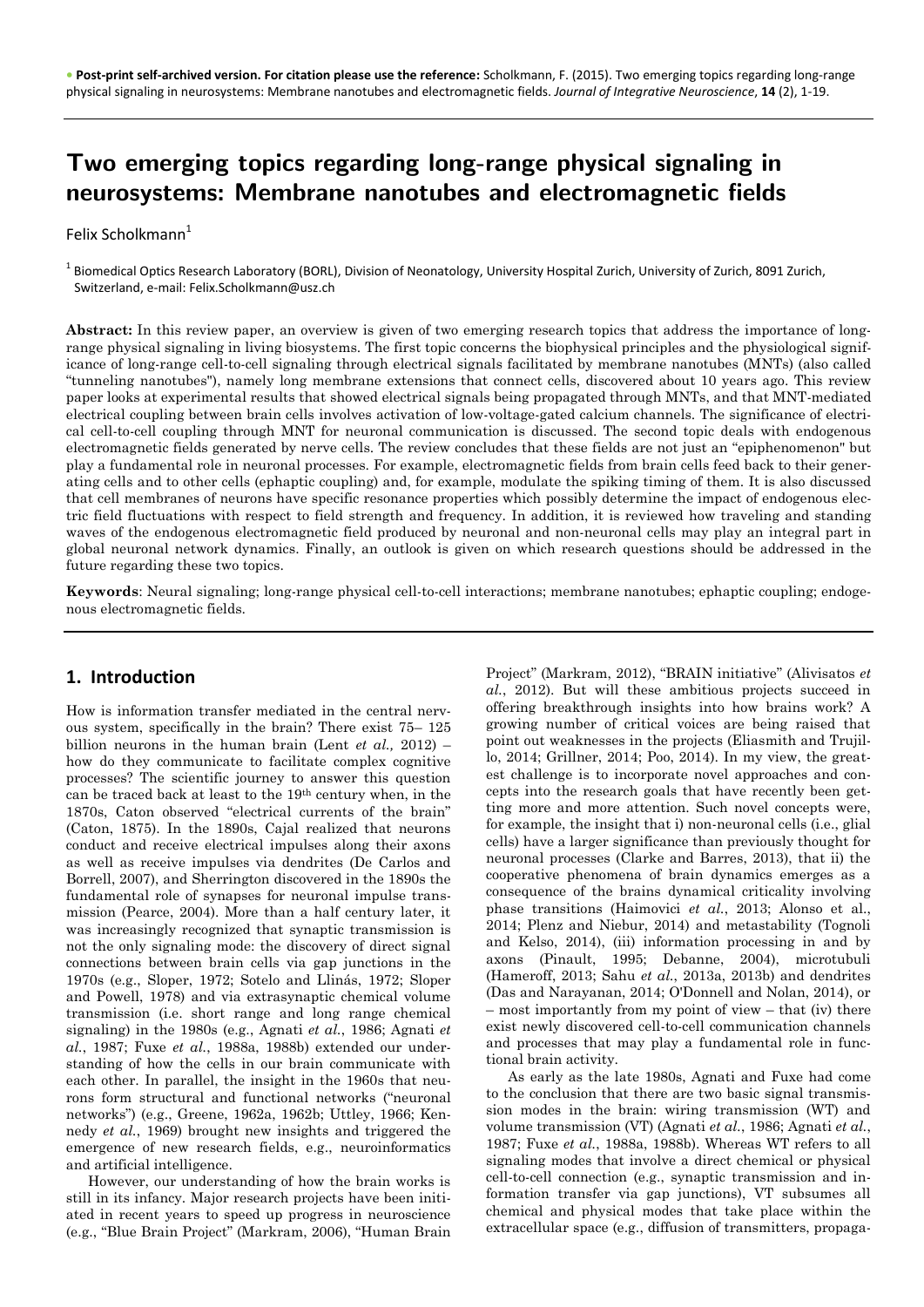tion of currents and electromagnetic fields). VT is also known as "nonsynaptic diffusion neurotransmission" (Bach-Y-Rita, 1993, 1995, 2004; Kercel, 2004). In a recently published paper, Agnati *et al.* (2014) highlighted that two newly discovered signal transmission types in the brain seem to be of significant importance to further understand the function of the brain: signaling via (i) *membrane nanotubes* (a new form of WT), and (ii) via *extracellular vesicles* (a new form of VT). Agnati *et al.* conclude that "their importance in integrative actions is potentially enormous" (Agnati *et al.*, 2014). In parallel, more and more research is showing that *endogenous electromagnetic fields* play a fundamental role, and it is concluded that "endogenous brain activity can causally affect neural function through field effects under physiological conditions" (Anastassiou *et al.*, 2011).

The aim of the present review article is to give a concise overview of the neurobiological significance of neural signaling via electrical signal transmission by membrane nanotubes and information transfer by endogenous electromagnetic fields since both of these transmission modes allow long-range signaling which opens up new possibilities to describe and understand large-scale neurobiological processes happening in the brain.

# **2. Electrical Signaling via Membrane Nanotubes**

## **2.1 The 2004 discovery**

In a seminal paper published in *Science* in 2004, the research group of H.-H. Gerdes reported the discovery of a "novel biological principle of cell-to-cell interaction based on membrane continuity" (Rustom *et al.*, 2004): connections between different types of cells (rat pheochromocytoma (PC12), human embryonic kidney (HEK), normal rat kidney (NRK) cells) of 50–200 nm in diameter and a several cell diameters in length. These structures, originally termed "tunneling nanotubes" but later also called "membrane nanotubes" (MNT) by many authors, are dynamic protrusions from cell surfaces filled with cytoplasma, having a lipid bilayer and containing actin, mitochondria or/and microtubules to varying degrees (depending on the specific type of MNT-based cell-to-cell connection), i.e., MNTs exhibit a diverse morphology and structural composition (Austefjord *et al.*, 2014). Whereas this first detection of MNTs was performed in an *in vitro* study, the evidence that MNTs also exist *in vivo* was first supplied in 2008 by Chinnery *et al.* (2008) who observed MNTs between dendritic cells within the mouse cornea. Up to now, numerous studies showed that MNTs can facilitate the intercellular transport of a great variety of signaling carriers (e.g.,  $Ca^{2+}$ , caspase-3), organelles (e.g., mitochondria, membrane components, lysosomes, endosomes, Golgi complex, endoplasmatic reticulum) of bacteria and viruses (see for review Marzo et al., 2012; Zhang and Zhang, 2013).

#### **2.2 MNTs in the brain: What is their neurobiological significance?**

Regarding the significance of MNTs for the biophysical basics of neuronal activity, several new discoveries provided new and significant insights into this topic, whereas the works of Wang et al. are of particular importance.

Taking into account the hint that artificial MNTs are a good conductor for electrical currents (Tokarz *et al.*, 2005), Wang et al. investigated with *in vitro* experiments if MNTs between different cell types exhibit the same behavior, i.e., *electrical coupling.* The results, published in 2010 (Wang *et* 

*al.*, 2010), showed that long-distance electrical coupling can indeed happen between human embryonic kidney (HEK293) cells, human umbilical vein endothelial cells (HUVECs), NRK cells and quail neuronal crest (NCC) cells. Not all individual cells of these types showed this electrical coupling, however. No electrical coupling at all could be measured for PC12 cells. The electrical coupling was observed as a spread of depolarization from a mechanically stimulated cell to another cell connected by a MNT. It was shown that the depolarization of the connected cell activates low-threshold voltage-gated  $Ca<sup>2+</sup>$  channels then causing an increase in intracellular  $Ca^{2+}$  levels  $([Ca^{2+}]i)$ . The average electrical conductance of cells connected via MNTs and showing electrical coupling was measured to be  $566 \pm 129$  pS (for comparison, the conductance via gap junction is estimated for NRK cells to be in the range of 30–300 µS, Bathany *et al.*, 2012). After careful experiments the authors proposed a solution to explain the observation that not all HEK292, HUVEC, NRK and NCC cell showed electrical coupling and PC12 did not show it at all: from these cells, PC12 did not express gap junctions whereas HEK292, HUVEC, NRK and NCC cells express the gap junction protein connexin 43 (Cx43), also known as gap junction alpha-1 protein (GJA1) – a compound of a gap junction. Thus, the authors concluded that "TNT-mediated electrical signals are transmitted through gap junctions at a membrane interface between the TNT and one cell of the connected pair" and that "the transfer of electrical signals via TNTs and the subsequent activation of physiologically relevant biophysical signals may provide a unique mechanism for long-distance cellular signaling" (Wang *et al.*, 2010).

But does this MNT-mediated electrical coupling also happen between brain cells? This question was answered in the affirmative sense by Wang et al. who published 2012 experimental proofs of electrical coupling by MNTs between immature hippocampal *neurons* and adult *astrocytes* (expressing Cx43) (Wang *et al.*, 2012). Regarding the significance of this discovery, Wang & Gerdes concluded that "given the wide distribution of TNTs across cell types, it is interesting to speculate that the presence of TNTs in brain could add an additional level of complexity to information processing. In particular the passive flow of small electrical currents between different neurons, or different branches of their dendritic trees, or even between neurons and astrocytes could provide instructive communication cues" (Wang and Gerdes, 2012). Interestingly, there is similarity between MNTs and axons/dendrites: Wang *et al.* (2010) discovered that microtubules were present in all detected MNTs between neurons and astrocytes, similar to the situation in axons and dendrites which also contain microtubules.

In conclusion, evidence is accumulating that MNTs could play a role in long-range electrical neuronal communication in the brain. Future research needs to investigate whether this kind of coupling also happens between different configurations of neuronal and non-neuronal cells. Electrical signaling via MNTs, as a new form of wiring transmission, could add a new layer of complexity to the function of complex cell networks (e.g., neuronal networks and astroglial networks) in the brain.

# **3. Endogenous Electromagnetic Fields and their Role for Brain Activity**

## **3.1 Ephaptic coupling: Field-mediated signaling between cells**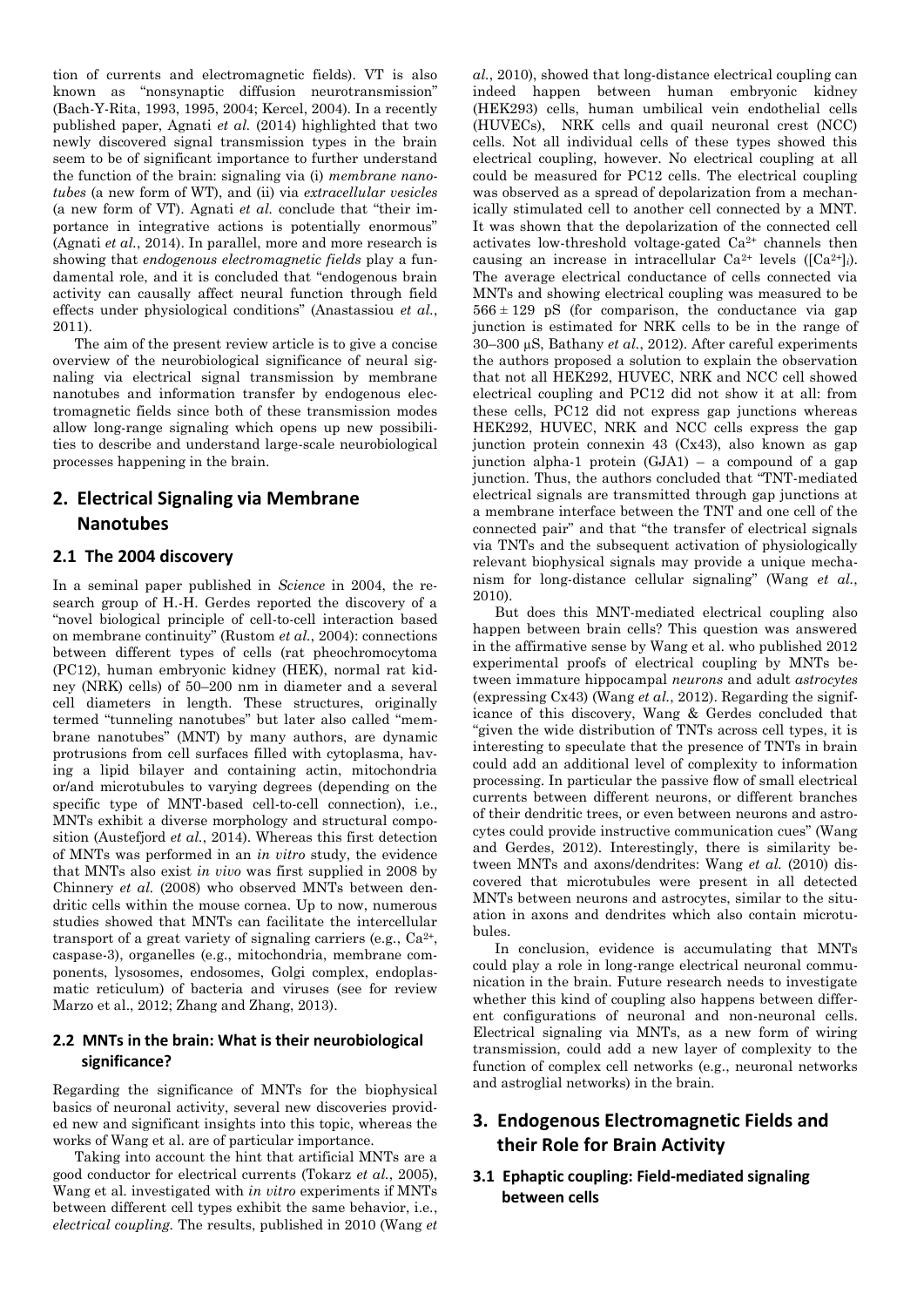More and more evidence is accumulating to support the notion that there is a fundamentally important volume transmission mode between brain cells: cell-to-cell signaling via electromagnetic fields, termed *ephaptic coupling*. 1 Whereas several previous studies concluded that there exists a fast, VT-based, signaling between neurons, not based on synapses or gap junctions (Arvanitaki, 1942; Ramon and Moore, 1978; Rasminsky, 1980; Blumberg and Jänig, 1982; Richardson *et al.*, 1984; Traub *et al.*, 1985; Yim *et al.*, 1986; Jefferys, 1995; Dudek *et al.*, 1998; Holt and Koch, 1999; Costalat and Chauvet, 2008), the work published a few years ago by Anastassiou *et al.* (2010, 2011), Ozen *et al.* (2010) and Fröhlich & McCormick (2010) picked up on this topic and initiated a novel interest in ephaptic coupling of brain cells – especially regarding its relevance for neurobiological processes in our brain.

Using computational modeling, Anastassiou *et al*. (2010) showed that a time-varying endogenous extracellular electric field **E** (i.e., the negative gradient of the extracellular potential  $\phi_e$ ,  $\mathbf{E} = -\nabla \phi_e$ ) influences the spike timing of adjacent neurons. This *in silico* finding was replicated in a subsequent *in vitro* study which clearly demonstrated that "extracellular fields feed back onto the electric potential across the neuronal membrane via ephaptic coupling" (Anastassiou *et al.*, 2011). In particular it could be proven that an endogenously produced field **E** can affect the behavior of neurons principally in two ways depending on the membrane potential (*ϕm*) of the cell that "receives" the time-varying (oscillating) field. On the one hand, if *ϕ<sup>m</sup>* is in the *subthreshold regime* (i.e. when the neuron is not spiking) then the field also causes changes in *ϕ<sup>m</sup>* (and in the potential of the intracellular space,  $\phi$ *i*, too) with the same frequency; on the other hand, if the neuron is *spiking*, the field causes phase changes in the spiking dynamics (phase locking of spikes to the external field). Thus, an extracellular field can cause an entrainment of *ϕ<sup>m</sup>* (membrane potential fluctuation entrainment) or the spiking activity (spike entrainment), depending on *ϕm*. Anastassiou *et al.* concluded that "endogenous brain activity can causally affect neural function through field effects under physiological conditions" (Anastassiou *et al.*, 2011).

Further properties of ephaptic coupling were observed by Fröhlich and McComic (2010). Using *in vitro* experiments with slices of ferret visual cortex they showed that the effect on neighboring cells is different depending on the endogenous **E** field characteristic. Whereas a *constant* **E** field can directly cause changes in  $\phi_m$  (e.g.,  $\mathbf{E} = 4$  mV/mm  $→ Δφ<sub>m</sub> ≈ 1$  mV) and also an increase in the frequency of spontaneous oscillations of  $\phi_m$ , a *time-varying* **E** field induces spike entrainment (as also shown by Anastassiou *et al.*, 2011). Regarding the spike entrainment, Fröhlich and McComic could also demonstrate that the specific *dynamics* of time-variation of **E** matters: the spike entrainment effect was stronger when **E** had a complex dynamic with irregular patterns compared to an **E** field with a sine wave modulation. Since endogenously recorded *ϕ<sup>e</sup>* also exhibits this complex time-dependent behavior it can be assumed that the endogenous field characteristics are particularly suitable to cause ephaptic coupling between cells.

By using a different approach, i.e. applying an oscillating potential on the surface of the skull or the dura (i.e., the thick membrane that surrounds the brain) of anesthetized rats (transcranial electric stimulation, TES), Ozen *et al*. (2010) proved that the spike entrainment observed *in vitro* (Fröhlich and McCormick, 2010; Anastassiou *et al.*, 2011) takes also place *in vivo*.

 $\overline{a}$ 

## **3.2 The possible physical mechanism behind ephaptic coupling**

In order to elucidate the physical principles enabling the long-range physical coupling of cells via field-effects, two basic factors have to be considered: the *generation* of the fields and the *reception* of them. In the following, a brief summary is given regarding these two aspects.

All sub-cellular (e.g., biomolecules, cell organelles), cellular, and supra-cellular (e.g., brain tissue, extracellular matrix, vessels, fluids) structures of the brain possess unique spatio-temporally varying electrical charge distributions which cause electromagnetic fields. In addition, moving charges and ions are part of every organization level of the brain. These resulting electrical potential changes can be measured directly (i) in the brain by intracranial electroencephalography (iEEG) (comprising a highfrequency part (> 500 Hz): multiunit activity (MUA), and a low-frequency one (< 500 Hz): local field potential (LFP)), (ii) on the cortical surface (electrocorticography (ECoG)), (iii) on the scalp (electroencephalography (EEG)), or (iv) directly from cells using, for example, microelectrodes.

For the ephaptic coupling of brain cells, the sum of all fields located in the extracellular space (i.e., the space outside the plasma membrane) is of relevance. As recently described in detail by Hales (Hales, 2014), the EM field facilitating ephaptic coupling between brain cells can be described as primarily caused by three processes: (i) the transmembrane potential of each cell induces a large electric field (in the order of  $10^{6}-10^{7}$  V/m) ("background transmembrane electrostatic field"), (ii) activity of transmembrane ion-channels and the associated ion flows result in a dynamic electric fields **E** and a magnetic fields **B** located at the ion channels, as well as a dynamic transmembrane electric dipole field, and (iii) the inhomogeneous and changing distribution of ion channels on the cell membrane cause an inhomogeneity and slow change of the transmembrane field. The sum of these fields is then present in the extracellular space. From another point of view, the extracellular electromagnetic field surrounding the brain cells is formed by different neurophysiological processes (Buzsáki *et al.*, 2012; Reimann *et al.*, 2013), e.g., synaptic activity (i.e., extracellular dipole current flow from inhibitory to excitatory synapses), changes in *ϕ<sup>m</sup>* and transmembrane currents of neurons, sodium  $(Na^+)$  and calcium  $(Ca^{2+})$ spikes/waves, spike after-hyperpolarizations, ionic/current movements between cells, and membrane potential changes of glial cells. In addition to these cellular sources other sources contribute to the extracellular EM field, i.e., current/ion movements in fluids (e.g., blood, lymph, cerebrospinal fluid, interstitial fluid), activity of brain microvascular smooth muscle and endothelial cells, and changes in the extracellular field potentials across the blood-brain (Tschirgi and Taylor, 1958; Held *et al.*, 1964; Caspers *et al.*, 1987; Revest *et al.*, 1993, 1994; Voipio *et al.*, 2002; Mycielska and Djamgoz, 2004; Tétrault *et al.*, 2008; Trivedi *et al.*, 2013).

Although classically described as *endogenous electric fields*, the above listing of these diverse processes involved in creating fields illustrates that a more correct and general term is *endogenous electromagnetic fields*, since the field mediating ephaptic coupling comprises electric and magnetic field components with time-varying field strengths on different time scales. This conclusion about the terminology used is supported by the recent work of Hales which showed that it is necessary to speak of the "brain's endogenous electromagnetic field" in order to do justice to the complex time-varying electric and magnetic field components (Hales, 2014).

<sup>&</sup>lt;sup>1</sup> The term "ephaptic" is derived from the Ancient Greek verb ἔφαψις [éphapsis], meaning "touching".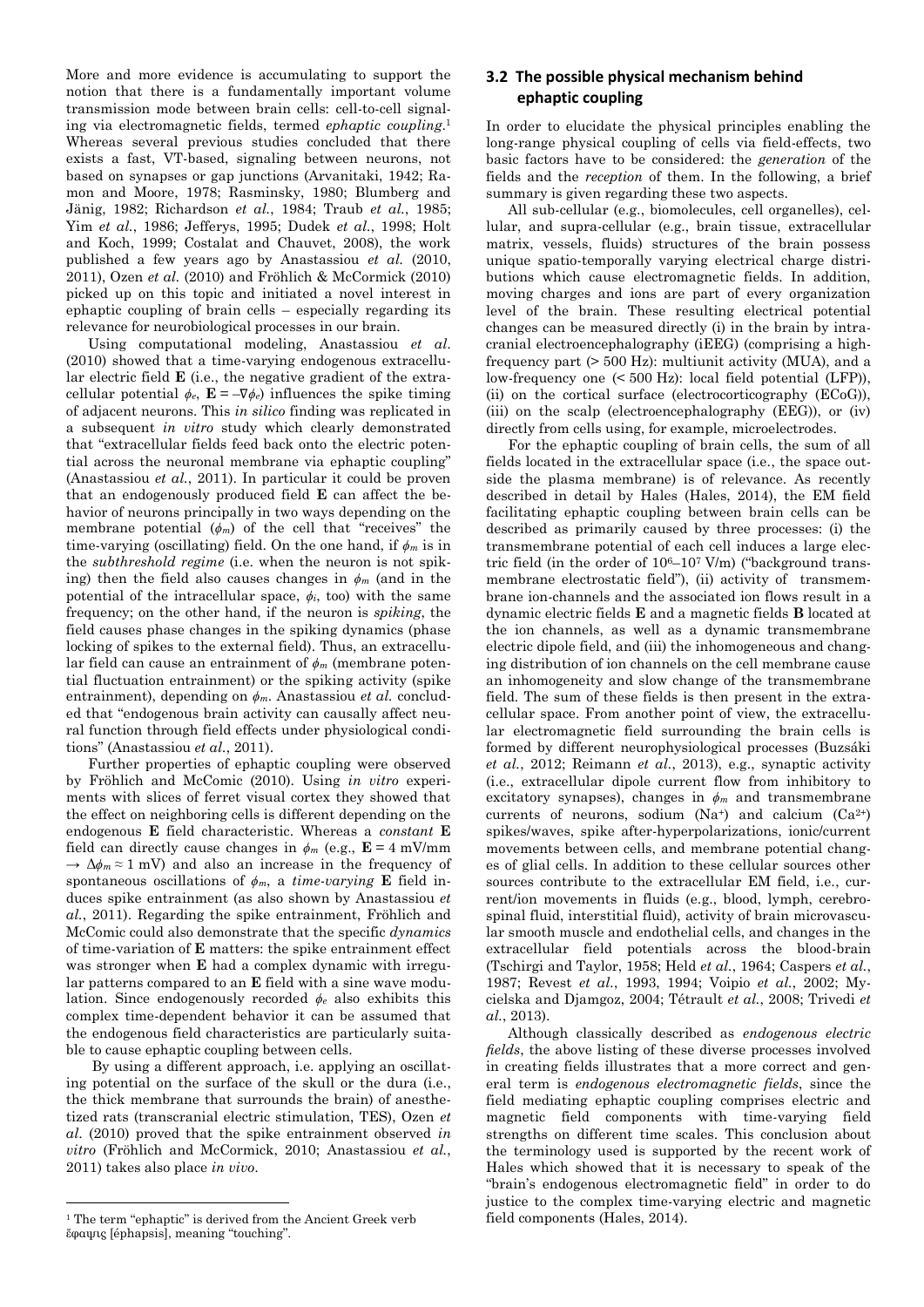Having briefly discussed the processes that are involved in the generation of the brain's endogenous electromagnetic field, the question remains as to how the electromagneticfield-mediated cell-to-cell coupling is generated? From a physical point of view such a coupling can be realized by the field effect of charges, described by the Lorentz law (Muehsam and Pilla, 2009; Hales, 2014), and possibly nearfield induction effects, i.e., *electromagnetic induction* or *electrodynamic induction* facilitating wireless energy transmission. For electrodynamic induction (which is, regarding to the near-field condition, analogous to *evanescent-wave coupling* in optics), a resonance condition must be fulfilled. Interestingly, it is known that brain cells possess resonant properties, i.e., frequency-dependent excitability (Llinás, 1988; Pike *et al.*, 2004; Reinker *et al.*, 2004; Schreiber *et al.*, 2009; Tohidi and Nadim, 2009; Moca *et al.*,  $2014$  – a property that could play a role for the EM-fieldmediated cell-to-cell coupling. This frequency preference of neurons due to the membrane potential resonance (MPR) is observed in many types of neurons, e.g., interneurons ("resonator interneurons"), thalamocortical neurons and pyramidal neurons (Moca *et al.*, 2014). Regarding MPR in the context of electromagnetic-field-mediated cell-to-cell coupling, two additional aspects may be of relevance: (i) Reinker et al. (2004) discovered that both, MPR and *stochastic resonance* (SR) are properties of neurons. The excitability and firing patters of neurons depend on the *frequency* of the input signal (mediated by the MPR effect) and the *noise level* of the input signal (mediated by SR). This means that the frequency as well as the magnitude of spontaneous fluctuations of the endogenous electromagnetic field could possibly have an impact how the receiving cells react on it. (ii) That there exist two resonance and firing regimes in neurons was discovered by Schreiber *et al.* (2009). They showed that the optimal neuronal firing occurs when (a) the stimulus frequency equals the intrinsic firing rate of the cell (firing-rate resonance in the *meandriven firing regime*), and when (b) the stimulus frequency equals the resonance properties of the subthreshold membrane potential (MPR in the *fluctuation-driven firing regime*). They concluded that their analysis "supports the view that neurons are endowed with selection mechanisms that allow only certain stimulus frequencies to induce reliable spiking. By modulating the intrinsic cell properties, the nervous system can thus tune individual neurons to pick out specific input frequency band with enhanced spike precision of spike probability" (Schreiber *et al.*, 2009).

Another interesting aspect is that the electromagnetic field characteristics of a neuron strongly depend on the spatial structure of the axons, dendrites and the position of the soma as shown in detail by the simulations conducted by Hales (2014). Also the orientation of the field with respect to the biological structure determines the coupling – for example, Chan and Nicholson (1986) demonstrated that the specific orientation of the dendrite with respect to the field determines if an applied electromagnetic field induces excitation or inhibition in neurons.

## **3.3 Ephaptic coupling: What is its neurobiological significance?**

The classical view is that the brain's endogenous electromagnetic fields are just an *epiphenomenon*, i.e., they have no functional relevance. This view must be challenged according to the wide experimental evidence that is now available showing how brain cell interaction can be mediated by endogenous electromagnetic fields. As highlighted for example by Hales (2014), Anastassiou *et al.* (2011), Tiganj *et al.* (2014), and Fröhlich & McCormick (2010), neuronal activity and the endogenous EM field of the brain constitute a *feedback loop* with *bidirectional causality* (see **Fig. 1** for a visualization). Taking into account the fact that the brain's endogenous EM field is an emergent phenomenon of the underlying physiological processes which then act in a top-down manner on these processes, the term *circular causality* (Haken, 1977) seems to be even more appropriate to describe this relationship.

Considering the brain's electromagnetic fields not as being an epiphenomenon but as an integral component of neurophysiology enables a novel way of describing spatiotemporal pattern of neuronal activity. Classically such global models of neuronal activity ("neural field theory", "neural field equations") do not consider electromagnetic field-mediated coupling effects between neurons but treat the neuronal activity in a field theoretical framework (e.g., Griffith, 1963, 1965; Wilson and Cowan, 1973; Coombes, 2005). The "field" concept in these models is usually considered as simply a mathematical framework modeling the neuronal activity patterns – an approach that is already powerful in describing large-scale neuronal activity. For example, modeling the long-range interaction between neurons over the whole brain via wave processes mediated by signal propagation in cortico-cortical fibers (e.g., Nunez and Srinivasan, 2006) enables an explanation of "fieldmediated" phenomena like traveling waves and standing waves observed in different neurophysiological recordings (e.g. EEG). Such traveling waves have been observed in different frequency ranges and linked to different types of brain activity: e.g. traveling  $\alpha$  waves in human EEG signals (phase speed: 6.5 ± 0.9 m/s, Patten *et al.*, 2012; 3.6- 10.4 m/s, Klimesch *et al.*, 2007; 7–11 m/s, Burkitt *et al.*, 2000),  $\beta$  waves (phase speed:  $6.5 \pm 0.9$  m/s, Patten *et al.*, 2012), bursts (0.7–2.1 m/s, Bahramisharif *et al.*, 2013) or slow oscillations during sleep (1.2–7.0 m/s, Massimini *et al.*, 2004). That the global neuronal activity of the brain shows features of standing waves was for example, shown by Burkitt *et al.* (2000) and recently by Müller *et al.* (2014). Burkitt et al. demonstrated that "the spatial structure of a visual stimulus influences the emergence of travelling and standing waves within the cortex", i.e., "central-field checkerboard pattern will preferentially drive travelling waves while a full-field flicker will drive standing waves" (Burkitt *et al.*, 2000). Müller *et al.* (2014) observed an EEG correlation pattern covering the whole brain during preseizure, seizure and post-seizure states. It was hypothesized that a field effect may be the cause triggering and orchestrating the spiking activity of single neurons as well as entire populations of neurons. Regarding the "nature" of the standing wave, the authors pointed out that according to their understanding it is "not an electromagnetic wave" but more a collective oscillatory phenomenon of neurons. This is in line with the classical neural field theoretical approach describing neuronal network activity as "embedded in global fields of synaptic action" (Nunez and Srinivasan, 2006). However, from this, the next logical step is to incorporate the brain's electromagnetic field into neural field modeling, i.e. assigning the field a real physical entity – something that has already been done. For example, Beim Graben and Rodrigues (2014) presented a model for the "microscopic coupling of continuous neural networks, i.e., neural fields, to the electromagnetic field" using the Amari equation (Amari, 1977).

In conclusion, ephaptic coupling of brain cells via the brain's electromagnetic fields could play a significant role in functional brain activity. The electromagnetic fields could possibly form a *global spatiotemporally varying interference pattern* that connects complex cell networks and functional modules of the brain, in addition to the other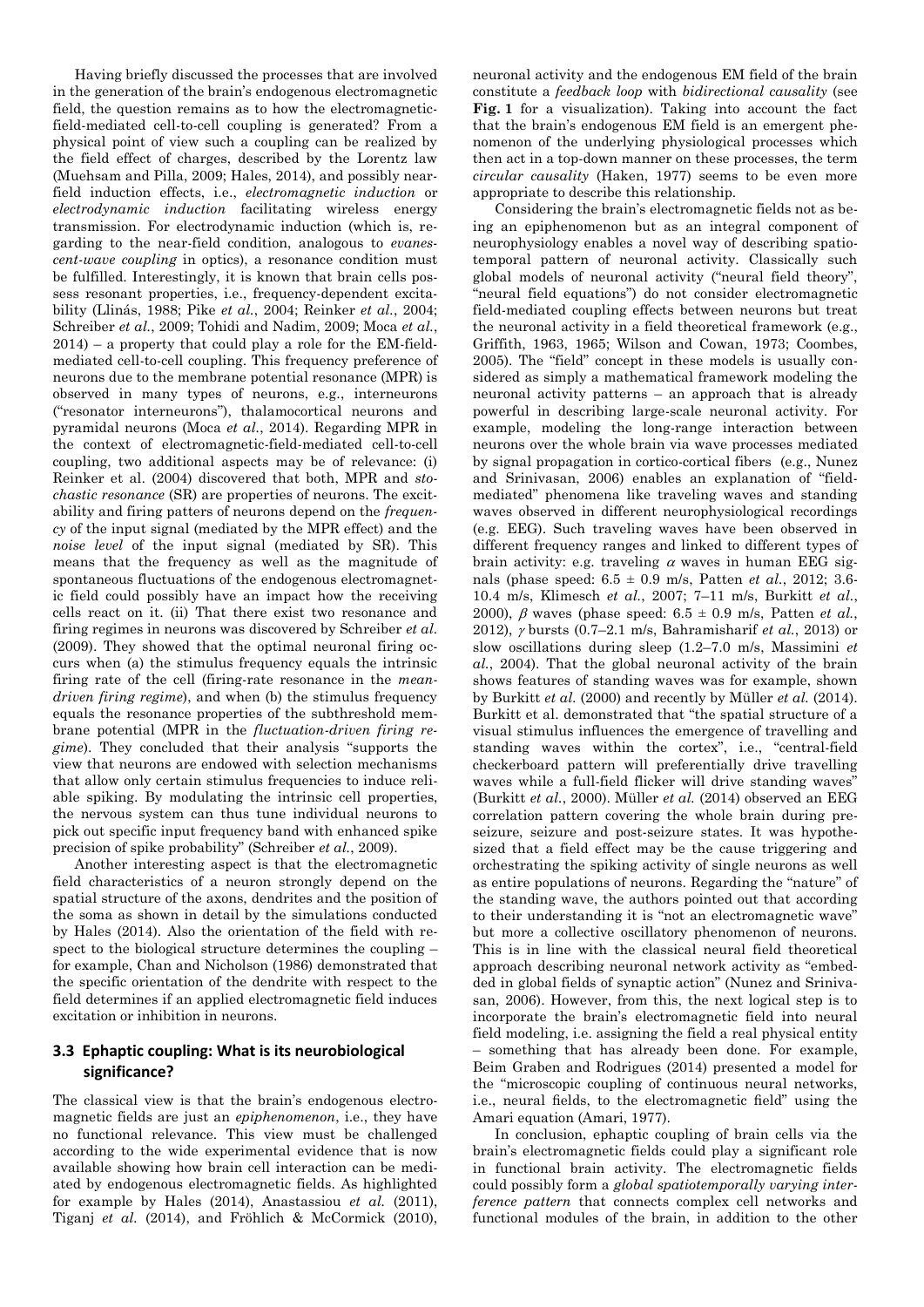WT and VT signaling modes. Another neurobiological function of the electromagnetic fields could also be rely in having an effect on dynamics of neurobiological structures, i.e. neuronal growth and neuronal migration (as already experimentally investigated; for a review see McCaig *et al.*, 2009). Also the electromagnetic fields may modulate the electrical cell-to-cell signaling process via gap junctions (Bennett and Zukin, 2004) by influencing the current flow, or the electromagnetic fields characteristic could be changed by the gap junction mediated coupling. In addition, the electrical coupling via membrane nanotubes could be affected by the field. Furthermore, biomolecules (neurotransmitters in particularly) could be influenced by the electromagnetic fields and could modulate the field properties in parallel. For example, the brain's electromagnetic fields may modulate the protein-ligand recognition which is recently described as an electromagnetic field effect (Alocci *et al.*, 2013), or the neurotransmitters could change the resonance properties of neurons, as already discussed by Silberstein et al. (1995). Finally, the physical process of synaptic transmission – which can be described as involving quantum mechanical tunneling (Walker, 1977) – might be influenced by the endogenous electromagnetic fields of the brain.



**Fig. 1**: Visualization of the interplay between neuronal activity and the endogenous electromagnetic fields of the brain.

# **4. Summary, Conclusion and Outlook**

In conclusion, this focused review article gives an introduction on two modes of cell-to-cell signaling that are most probably of fundamental significance in the spatiotemporal organization of brain activity: electrical signals transmission via membrane nanotubes, and ephaptic coupling between cells via electromagnetic fields. These two topics are expected to increasingly become the focus of neuroscientific research in the near future. This would not only facilitate our understanding of the biophysical principles governing brain function but also enable new approaches how to modulating brain activity through application of fields to the brain in an invasive or non-invasive manner. Such noninvasive techniques, like "transcranial direct current stimulation" (tDCS) (Nitsche *et al.*, 2008; Stagg and Nitsche, 2011; Zheng *et al.*, 2011; Kalu *et al.*, 2012), "transcranial alternating current stimulation" (tACS) (Chaieb *et al.*, 2011a; Ali *et al.*, 2013; Antal and Paulus, 2013; Herrmann *et al.*, 2013) and "transcranial random noise stimulation" (tRNS) (Terney *et al.*, 2008; Chaieb *et al.*, 2011b; Laczó *et al.*, 2014) are already getting more and more attention in the field of neuroscientific research. Another aspect where new insights into electrical and electromagnetically cell-tocell coupling in the brain could have an impact is the research about the effect of external electromagnetic fields (caused by technical devices such as cell phones) on neurophysiological processes. Non-thermal effects not yet understood (e.g., Bawin *et al.*, 1973; Huber *et al.*, 2002; Sinha *et al.*, 2008; Schmid *et al.*, 2012; Mohammed *et al.*, 2013) could possibly be explained by considering the electrical and endogenous electromagnetic processes in brains. Finally, the inclusion of the novel cell-to-cell communication modes in models about cognitive processes, and ultimately about consciousness, could lead to new insights. The electromagnetic theories of consciousness and mind developed so far (e.g., McFadden, 2002a, 2002b; Pockett, 2012; Mostyn, 2013) will benefit from new basic research onto electrical and electromagnetic processes in the brain, and they could also offer new hypotheses to be tested that link the brain's electrical and electromagnetic processes to subjective experience and cognitive processes.

Further aspects for future research related to the topics discussed in this review paper would be, for example, investigating the link between the discussed electrical/electromagnetic processes in the brain and possible electromagnetic and quantum physical processes in components of the cytoskeleton (Craddock and Tuszynski, 2010; Craddock *et al.*, 2012; Saha *et al.*, 2012; Pothos and Busemeyer, 2013; Hameroff, 2014; Havelka *et al.*, 2014). Regarding the propagation of electromagnetic fields inside subcellular and cellular structures, mitochondria might facilitate cable-like connection as already proposed by Thar and Kühl (Thar and Kühl, 2004). This aspect could be of relevance to explain how electromagnetic fields could propagate through MNTs that connect brain cells and contain mitochondria. Additionally, there could be another type of (VT-based) neuronal cell-to-cell communication via highfrequency electromagnetic fields, i.e., in the optical wavelength range by ultra-weak photon emission. This type of cellular information transmission in the brain has already been proposed (Bókkon *et al.*, 2010; Bókkon *et al.*, 2011; Rahnama *et al.*, 2011; Salari *et al.*, 2012; Bókkon *et al.*, 2013) and initial experimental investigations conducted (Sun et al., 2010; Tang and Dai, 2013, 2014). There could be also a connection between the findings in in vitro experiments about optical/electromagnetic coupling of cell cultures (Fels, 2009; Cifra *et al.*, 2011; Reguera, 2011; Rossi *et al.*, 2011; Kučera and Cifra, 2013; Scholkmann *et al.*, 2013; Prasad *et al.*, 2014) and electromagnetic processes in the brain. Lastly, the insight that the brain's electromagnetic field is not an epiphenomenon could possibly lead to a new understanding about the biological significance of the magnetite  $(F_{204})$  particles found in the brain: they could function as a shield to protect the endogenous electromagnetic fields against the exogenous ones (Størmer, 2014), and/or they could be involved in the electrical and electromagnetic processes in the brain (Banaclocha *et al.*, 2010; Bókkon and Salari, 2010; Størmer *et al.*, 2011, 2013).

Taken all together, the new experimental evidences for new ways of WT-based and VT-based cell-to-cell communication open up great possibilities for future research that has the potential to deliver breakthroughs in the understanding of the biophysical processes happening in our central nervous system.

**Acknowledgements**: I thank Dr. Daniel Fels (guest scientist at Botanical Institute, Basel, Switzerland), Dr. Michal Cifra (Academy of Sciences CR, Prague, Czech Republic), Prof. Dr. Vahid Salari (Isfahan University of Technology, Isfahan, Iran), and Prof. em. Dr. Hermann Haken (University Stuttgart, Germany) for discussions and manuscript reviews, and Rachel Scholkmann for proofreading the manuscript. In addition, I thank PD Dr. Alex Gamma and PD Dr. Daniel Kiper for their seminar "The Neurobiology of Consciousness" held at the Institute of Neuroinformatics (University of Zurich, ETH Zurich, Switzerland) which initially triggered my interest in the topic presented in this paper.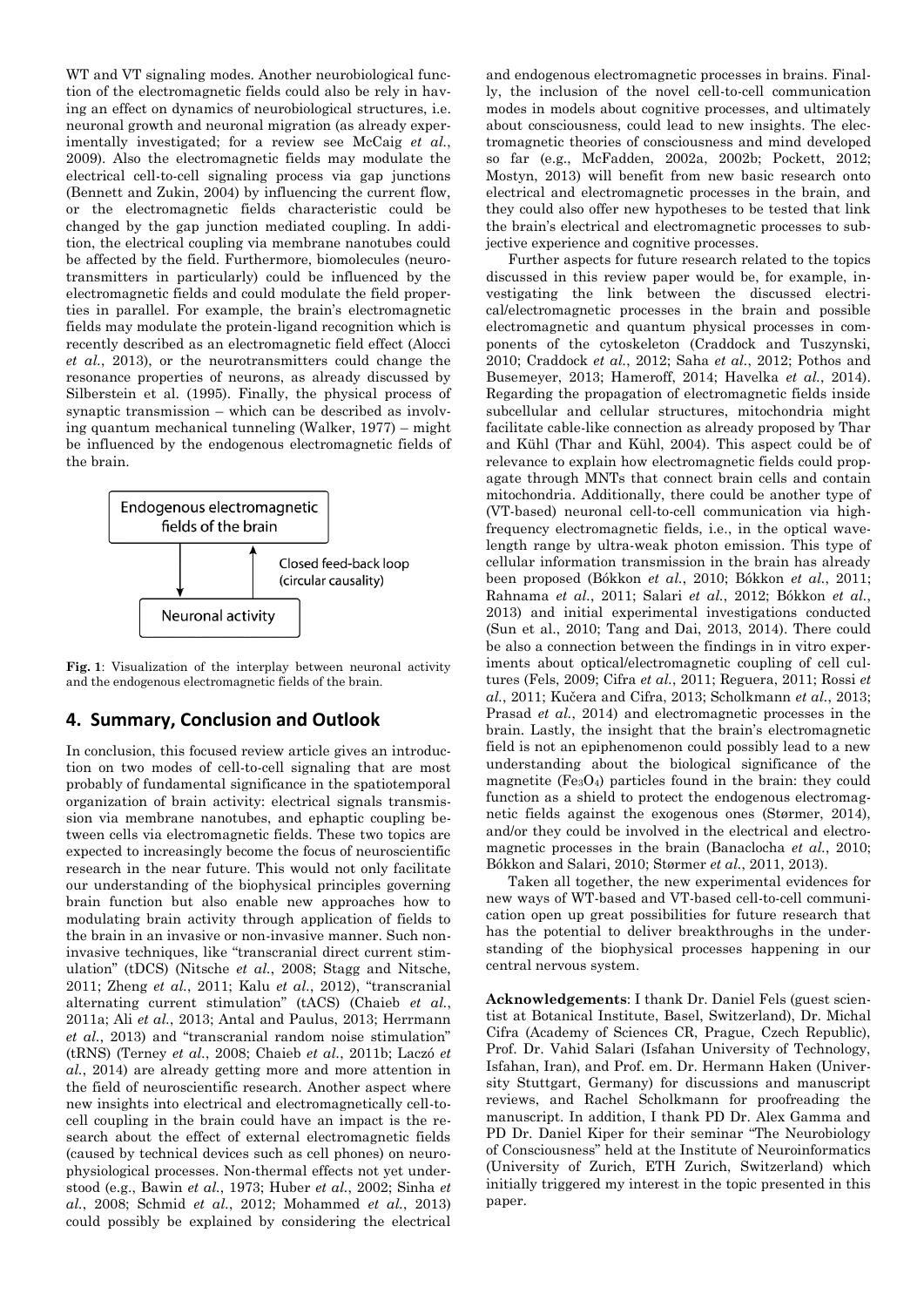# **References**

- Van Agnati, L.F., Fuxe, K., Merlo Pich, E., Zoli, M., Benfenati, F., Härfstrand, A., and Goldstein, M. (1987). "Aspects on the Integrative Capabilities of the Central Nervous System: Evidence for 'Volume Transmission' and its Possible Relevance for Receptor-Receptor Interactions," in *Receptor-Receptor Interactions*, ed. L.F.A. K. Fuxe. (New York: Plenum), 236-249.
- Agnati, L.F., Fuxe, K., Zoli, M., Ozini, I., Toffano, G., and Ferraguti, F. (1986). A correlation analysis of the regional distribution of central enkephalin and β-endorphin immunoreactive terminals and of opiate receptors in adult and old male rats. Evidence for the existence of two main types of communication in the central nervous system: the volume transmission and the wiring transmission. *Acta Physiologica Scandinavica,* **128**, 201-207.
- Agnati, L.F., Guidolin, D., Maura, G., Marcoli, M., Leo, G., Carone, C., De Caro, R., Genedani, S., Borroto-Escuela, D.O., and Fuxe, K. (2014). Information handling by the brain: proposal of a new "paradigm" involving the roamer type of volume transmission and the tunneling nanotube type of wiring transmission. *J Neural Transm*., **121**, 1431-1449.
- Ali, M.M., Sellers, K.K., and Frählich, F. (2013). Transcranial Alternating Current Stimulation Modulates Large-Scale Cortical Network Activity by Network Resonance. *The Journal of Neuroscience,* **33**, 11262-11275.
- Alivisatos, A.P., Chun, M., Church, G.M., Greenspan, R.J., Roukes, M.L., and Yuste, R. (2012). The brain activity map project and the challenge of functional connectomics. *Neuron*, **74**, 970-974.
- Alocci, D., Bernini, A., and Niccolai, N. (2013). Atom depth analysis delineates mechanisms of protein intermolecular interactions. *Biochemical and Biophysical Research Communications,*  **436**, 725–729.
- Alonso, L.M., Proekt, A., Schwartz, T., Pryor, K.O., Cecci, G.A., and Magnasco, M.O. (2014). Dynamical criticality during induction of anesthesia in human ECoG recordings. *Frontiers in Neural Circuits*, **8**, 20.
- Amari, S. (1977). Dynamics of pattern formation in lateralinhibition type neural fields. *Biological Cybernetics*, **27**, 77-87.
- Anastassiou, C.A., Montgomery, S.M., Barahona, M., Buzsáki, G., and Koch, C. (2010). The Effect of Spatially Inhomogeneous Extracellular Electric Fields on Neurons. *The Journal of Neuroscience*, **30**, 1925–1936.
- Anastassiou, C.A., Perin, R., Markram, H., and Koch, K. (2011). Ephaptic coupling of cortical neurons. *Nature Neuroscience*, **14**, 217-223.
- Antal, A., and Paulus, W. (2013). Transcranial alternating current stimulation (tACS). *Frontiers in Human Neuroscience*, **7**, article 317.
- Arvanitaki, A. (1942). Effects evoked in an axon by the activity of a contiguous one. *Journal of Neurophysiology*, **5**, 89-108.
- Austefjord, M.W., Gerdes, H.-H., and Wang, X. (2014). Tunneling nanotubes. Diversity in morphology and structure. *Communicative & Integrative Biology*, **7**, e27934.
- Bach-Y-Rita, P. (1993). Nonsynaptic diffusion neurotransmission (NDN) in the brain. *Neurochemistry International*, **23**, 297– 318.
- Bach-Y-Rita, P. (1995). *Nonsynaptic Diffusion Neurotransmission and Late Brain Reorganization.* Demos Medical Publishing.
- Bach-Y-Rita, P. (2004). Emerging concepts of brain function. *Journal of Integrative Neuroscience*, **4**, 183-205.
- Bahramisharif, A., Van Gerven, M.A., Aarnoutse, E.J., Mercier, M.R., Schwartz, T.H., Foxe, J.J., Ramsey, N.F., and Jensen, O. (2013). Propagating neocortical gamma bursts are coordinated by traveling alpha waves. *Journal of Neuroscience*, **33**, 18849- 18854.
- Banaclocha, M.a.M., Bókkon, I., and Banaclocha, H.M. (2010). Long-term memory in brain magnetite. *Medical Hypotheses*, **74**, 254–257.
- Bathany, C., Baeahm, D.L., Besch, S., Sachs, F., and Hua, S.Z. (2012). A microfluidic platform for measuring electrical activity across cells. *Biomicrofluidics*, **6**, 034121
- Bawin, S.M., Gavalas-Medici, R.J., and Adey, W.R. (1973). Effects of modulated very high frequency fields on specific brain rhythms in cats. *Brain Research*, **58**, 365–384.
- Beim Graben, P., and Rodrigues, S. (2014). "On the Electrodynamics of Neural Networks," in *Neural Fields*, eds. S. Coombes, P. Beim Graben, R. Potthast & J. Wright. (Berlin, Heidelberg: Springer), 269-296.
- Bennett, M.V.L., and Zukin, R.S. (2004). Electrical Coupling and Neuronal Synchronization in the Mammalian Brain. *Neuron*, **41**, 495–511.
- Blumberg, H., and Jänig, W. (1982). Activation of fibers via experimentally produced stump neuromas of skin nerves: Ephaptic transmission or retrograde sprouting? *Experimental Neurology*, **76**, 468–482.
- Bókkon, I., and Salari, V. (2010). Information storing by biomagnetites. *Journal of Biological Physics*, **36**, 109-120.
- Bókkon, I., Salari, V., Scholkmann, F., Dai, J., and Grass, F. (2013). Interdisciplinary implications on autism, savantism, Asperger syndrome and the biophysical picture representation: Thinking in pictures. *Cognitive Systems Research*, **22-23**, 67– 77.
- Bókkon, I., Salari, V., and Tuszynski, J.A. (2011). Emergence of intrinsic representations of images by feedforward and feedback processes and bioluminescent photons in early retinotopic areas. *Journal of Integrative Neuroscience*, **10**, 47-64.
- Bókkon, I., Salari, V., Tuszynski, J.A., and Antal, A. (2010). Estimation of the number of biophotons involved in the visual perception of a single-object image: Biophoton intensity can be considerably higher inside cells than outside. *Journal of Photochemistry and Photobiology B: Biology*, **100**, 160–166.
- Burkitt, G.R., Silberstein, R.B., Cadusch, P.J., and Wood, A.W. (2000). Steady-state visual evoked potentials and travelling waves. *Clinical Neurophysiology*, **111**, 246-258.
- Buzsáki, G., Anastassiou, C.A., and Koch, C. (2012). The origin of extracellular fields and currents — EEG, ECoG, LFP and spikes. *Nature Reviews Neuroscience*, **13**, 407–420.
- Caspers, H., Speckmann, E.-J., and Lehmenkühler, A. (1987). DC potentials of the cerebral cortex. *Reviews of Physiology, Biochemistry and Pharmacology*, **106**, 127-178.
- Caton, R. (1875). Electrical Currents of the Brain. *The Journal of Nervous and Mental Disease*, **2**, 610.
- Chaieb, L., Antal, A., and Paulus, W. (2011a). Transcranial alternating current stimulation in the low kHz range increases motor cortex excitability. *Restorative Neurology and Neuroscience*, **29**, 167-175.
- Chaieb, L., Paulus, W., and Antal, A. (2011b). Evaluating aftereffects of short-duration transcranial random noise stimulation on cortical excitability. *Neural Plasticity*, Article ID 105927.
- Chan, C.Y., and Nicholson, C. (1986). Modulation by applied electric fields of Purkinje and stellate cell activity in the isolated turtle cerebellum. *The Journal of Physiology*, **371**, 89-114.
- Chinnery, H.R., Pearlman, E., and Mcmenamin, P.G. (2008). Cutting edge: Membrane nanotubes in vivo: a feature of MHC class II+ cells in the mouse cornea. *Journal of Immunology*, **180**, 5779-5783.
- Cifra, M., Fields, J.Z., and Farhadi, A. (2011). Electromagnetic cellular interactions. *Progress in Biophysics and Molecular Biology*, **105**, 223–246.
- Clarke, L.E., and Barres, B.A. (2013). Emerging roles of astrocytes in neural circuit development. Nature Reviews Neuroscience 14, 311-321.
- Coombes, S. (2005). Waves, bumps, and patterns in neural field theories. *Biological Cybernetics*, **93**, 91-108.
- Costalat, R., and Chauvet, G. (2008). Basic properties of electrical field coupling between neurons: an analytical approach. *Journal of Integrative Neuroscience*, **7**, 225-247.
- Craddock, T.J.A., and Tuszynski, J.A. (2010). A critical assessment of the information processing capabilities of neuronal microtubules using coherent excitations. *Journal of Biological Physics*, **36**, 53-70.
- Craddock, T.J.A., Tuszynski, J.A., and Hameroff, S. (2012). Cytoskeletal signaling: Is memory encoded in microtubule lattices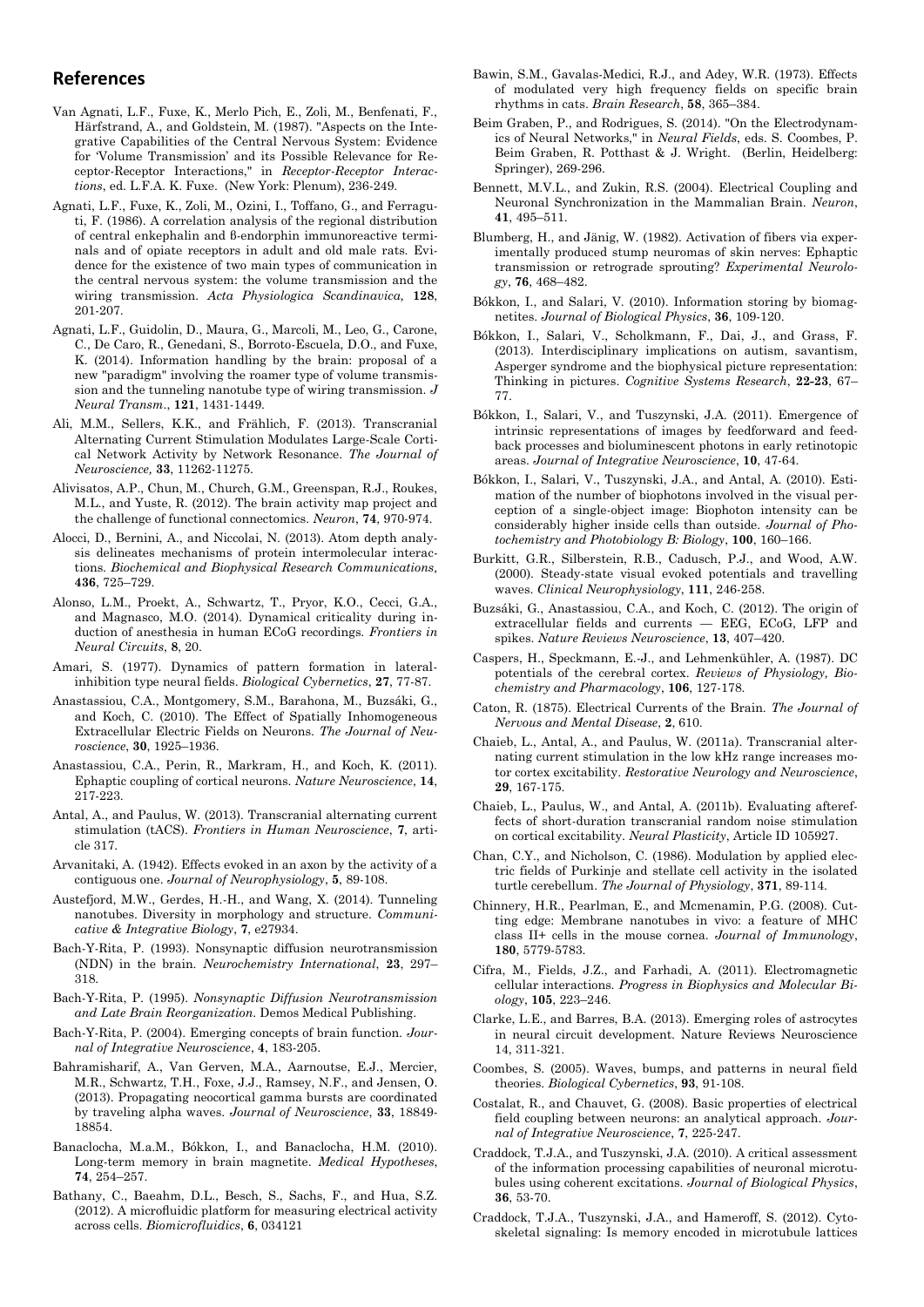by CaMKII phosphorylation? *PLOS Computational Biology*, **8**, e1002421

- Das, A., and Narayanan, R. (2014). Active Dendrites Regulate Spectral Selectivity in Location-Dependent Spike Initiation Dynamics of Hippocampal Model Neurons. *The Journal of Neuroscience*, **34**, 1195-1211.
- De Carlos, J.A., and Borrell, J. (2007). A historical reflection of the contributions of Cajal and Golgi to the foundations of neuroscience. *Brain Research Reviews*, **55**, 8-16.
- Debanne, D. (2004). Information processing in the axon. *Nature Reviews Neuroscience*, **5**, 8-16.
- Dudek, F.E., Yasumura, T., and Rash, J.E. (1998). "Non-Synaptic" mechanisms in siezure and epileptogenesis. *Cell Biology International*, **22**, 793–805.
- Eliasmith, C., and Trujillo, O. (2014). The use and abuse of largescale brain models. *Current Opinion in Neurobiology*, **25**, 1-6.
- Fels, D. (2009). Cellular communication through light. *Plos One*, **4**, e5086.
- Fröhlich, F., and Mccormick, D.A. (2010). Endogenous electric fields may guide neocortical network activity. Neuron 67, 129- 143.
- Fuxe, K., Agnati, L.F., Härfstrand, A., Cintra, A., Aronsson, M., Zoli, M., and Gustafsson, J.-Å. (1988a). Principles for the Hormone Regulation of Wiring Transmission and Volume Transmission in the Central Nervous System. *Current Topics in Neuroendocrinology*, **8**, 1-53.
- Fuxe, K., Bunnemann, B., Aronsson, M., Tinner, B., Cintra, A., Von Euler, G., Agnati, L.F., Nakanishi, S., Ohkubo, H., and Ganten, D. (1988b). Pre- and postsynaptic features of the central angiotensin systems. Indications for a role of angiotensin peptides in volume transmission and for interactions with central monoamine neurons. *Clin Exp Hypertens A*, **10**, 143-168.
- Greene, P.H. (1962a). On looking for neural networks and "cell assemblies" that underlie behavior: I. A mathematical model. *The Bulletin of Mathematical Biophysics*, **24**, 247-275.
- Greene, P.H. (1962b). On looking for neural networks and "cell assemblies" that underlie behavior: II. Neural realization of the mathematical model. *The Bulletin of Mathematical Biophysics*, **24**, 395-411.
- Griffith, J.S. (1963). A field theory of neural nets: I: Derivation of field equations. *The Bulletin of Mathematical Biophysics*, **25**, 111-120.
- Griffith, J.S. (1965). A field theory of neural nets: II. Properties of the field equations. *The Bulletin of Mathematical Biophysics*, **27**, 187-195.
- Grillner, S. (2014). Megascience Efforts and the Brain. *Neuron*, **82**, 1209–1211.
- Haimovici, A., Tagliazucchi, E., Balenzuela, P., and Chialvo, D.R. (2013). Brain Organization into Resting State Networks Emerges at Criticality on a Model of the Human Connectome. *Physical Review Letters*,**110**, 178101
- Haken, H. (1977). *Synergetics – An introduction: Nonequilibrium phase transitions and self-organization in physics, chemistry and biology.* Berlin, Heidelbeg, New York: Springer.
- Hales, C.G. (2014). The origins of the brain's endogenous electromagnetic field and its relationship to provision of consciousness. *Journal of Integrative Neuroscience*, **13**, 1-49.
- Hameroff, S. (2013). Quantum Walks in Brain Microtubules A Biomolecular Basis for Quantum Cognition? *Topics in Cognitive Science*, **6**, 91-97.
- Hameroff, S. (2014). Consciousness, Microtubules, & 'Orch OR': A 'Space-time Odyssey'. *Journal of Consciousness Studies*, **21**, 126-153.
- Havelka, D., Cifra, M., and Kučera, O. (2014). Multi-mode electromechanical vibrations of a microtubule: In silico demonstration of electric pulse moving along a microtubule. *Applied Physics Letters*, **104**, 243702.
- Held, D., Fencl, V., and Pappenheimer, J.R. (1964). Electrical potential of cerebrospinal fluid. *Journal of Neurophysiology*, **27**, 942-959.
- Herrmann, C.S., Rach, S., Neuling, T., and Strüber, D. (2013). Transcranial alternating current stimulation: a review of the underlying mechanisms and modulation of cognitive processes. Frontiers in Human Neuroscience, *Frontiers in Human Neuroscience*, **7**, article 279.
- Holt, G.R., and Koch, C. (1999). Electrical Interactions via the Extracellular Potential Near Cell Bodies. *Journal of Computational Neuroscience*, **6**, 169-184.
- Huber, R., Treyer, V., Borbély, A.A., Schuderer, J., Gottselig, J.M., Landolt, H.P., Werth, E., Berthold, T., Kuster, N., Buck, A., and Achermann, P. (2002). Electromagnetic fields, such as those from mobile phones, alter regional cerebral blood flow and sleep and waking EEG. *Journal of Sleep Research*, **11**, 289-295.
- Jefferys, J.G. (1995). Nonsynaptic modulation of neuronal activity in the brain: electric currents and extracellular ions. *Physiological Reviews*, **75**, 689-723
- Kalu, U.G., Sexton, C.E., Loo, C.K., and Ebmeier, K.P. (2012). Transcranial direct current stimulation in the treatment of major depression: a meta-analysis. *Psychological Medicine*, **42**, 1791-1800.
- Kennedy, D., Selverston, A.I., and Remler, M.P. (1969). Analysis of Restricted Neural Networks. *Science*, **164**, 1488-1496
- Kercel, S.W. (2004). The role of volume transmission in an endogenous brain. *Journal of Integrative Neuroscience*, **3**, 7-18.
- Klimesch, W., Hanslmayr, S., Sauseng, P., Gruber, W.R., and Doppelmayr, M. (2007). P1 and traveling alpha waves: evidence for evoked oscillations. *Journal of Neurophysiology*, **97**, 1311-1318.
- Kučera, O., and Cifra, M. (2013). Cell-to-cell signaling through light: just a ghost of chance? *Cell Communication & Signaling*, **11**, article 87.
- Laczó, B., Antal, A., Rothkegel, H., and Paulus, W. (2014). Increasing human leg motor cortex excitability by transcranial high frequency random noise stimulation. *Restorative Neurology and Neuroscience*, **32**, 403-410.
- Lent, R., Azevedo, F.a.C., Anrade-Moraes, C.H., and Pinto, A.V.O. (2012). How many neurons do you have? Some dogmas of quantitative neuroscience under revision. *European Journal of Neuroscience*, **35**, 1-9.
- Llinás, R.R. (1988). The intrinsic electrophysiological properties of mammalian neurons: insights into central nervous system function. *Science*, **242**, 1654-1664.
- Markram, H. (2006). The Blue Brain Project. *Nature Reviews Neuroscience*, **7**, 153-160.
- Markram, H. (2012). The Human Brain Project. *Scientific American*, **306**, 50-55.
- Marzo, L., Gousset, K., and Zurzolo, C. (2012). Multifaceted roles of tunneling nanotubes in intercellular communication. *Frontiers in Physiology*, **3**, article 72.
- Massimini, M., Huber, R., Ferrarelli, F., Hill, S., and Tononi, G. (2004). The sleep slow oscillation as a traveling wave. *Journal of Neuroscience*, **24**, 6862-6870.
- Mccaig, C.D., Song, B., and Rajnicek, A.M. (2009). Electrical dimensions in cell science. *Journal of Cell Science*, **122**, 4267- 4276.
- Mcfadden, J. (2002a). The Conscious Electromagnetic Information (Cemi) Field Theory. *Journal of Consciousness Studies*, **9**, 45- 60.
- Mcfadden, J. (2002b). Synchronous firing and its influence on the brain's electromagnetic field: evidence for an electromagnetic field theory of consciousness. *Journal of Consciousness Studies*, **9**, 23-50.
- Moca, V.V., Nikolic, D., Singer, W., and Mureşan, R.C. (2014). Membrane resonance enables stable and robust gamma oscillations. *Cerebral Cortex*, **24**, 119-142.
- Mohammed, H.S., Fahmy, H.M., Radwan, N.M., and Elsayed, A.A. (2013). Non-thermal continuous and modulated electromagnetic radiation fields effects on sleep EEG of rats. *Journal of Advanced Research*, **4**, 181–187.
- Mostyn, J. (2013). Electromagnetic-field theories of mind. *Journal of Consciousness Studies*, **20**, 124-149.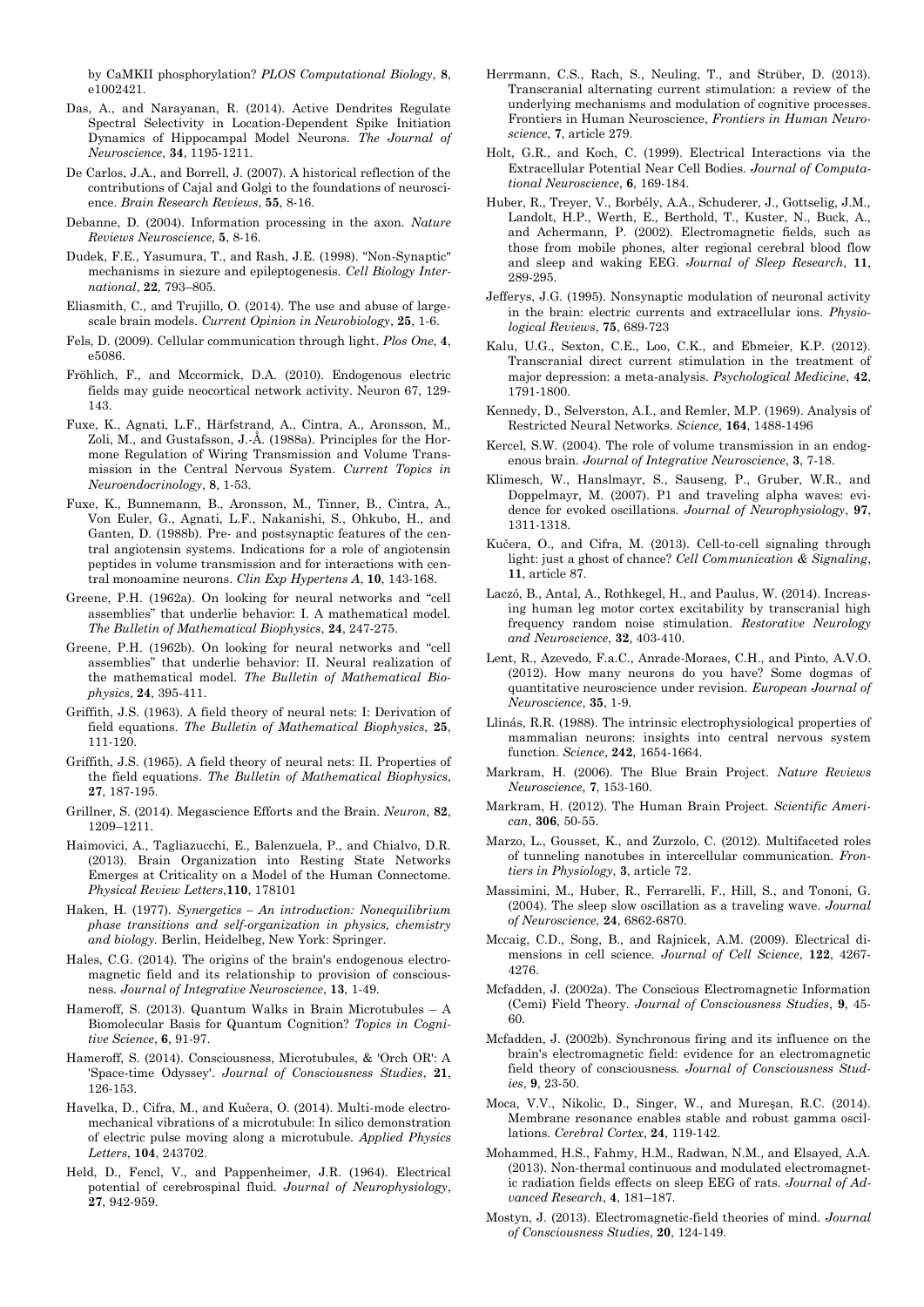- Muehsam, D.J., and Pilla, A.A. (2009). A Lorentz model for weak magnetic field bioeffects: Part 1 - Thermal noise is an essential component of AC/DC effects on bound ion trajectory. *Bioelectromagnetics*, **30**, 462-475.
- Müller, M.F., Rummel, C., Goodfellow, M., and Schindler, K. (2014). Standing waves as an explanation for generic stationary correlation patterns in noninvasive EEG of focal onset seizures. *Brain Connectivity*, **4**, 131-144.
- Mycielska, M.E., and Djamgoz, B.A. (2004). Cellular mechanisms of direct-current electric field effects: galvanotaxis and metastatic disease. *Journal of Cell Science*, **117**, 1631-1639.
- Nitsche, M.A., Cohen, L.G., Wassermann, E.M., Priori, A., Lang, N., Antal, A., Paulus, W., Hummel, F., Boggio, P.S., Fregni, F., and Pascual-Leone, A. (2008). Transcranial direct current stimulation: State of the art 2008. *Brain Stimulation*, **1**, 206- 223.
- Nunez, P.L., and Srinivasan, R. (2006). A theoretical basis for standing and traveling brain waves measured with human EEG with implications for an integrated consciousness. *Clinical Neurophysiology*, **117**, 2424-2435.
- O'donnell, C., and Nolan, M.F. (2014). "Stochastic Ion Channel Gating and Probabilistic Computation in Dendritic Neurons," in *The Computing Dendrite*, eds. H. Cuntz, M.W.H. Remme & B. Torben-Nielsen. (New York: Springer), 397-414.
- Ozen, S., Sirota, A., Belluscio, M.A., Anastassiou, C.A., Stark, E., and Koch, C. (2010). Transcranial Electric Stimulation Entrains Cortical Neuronal Populations in Rats. *The Journal of Neuroscience*, **30**, 11476–11485.
- Patten, T.M., Rennie, C.J., Robinson, P.A., and Gong, P. (2012). Human cortical traveling waves: dynamical properties and correlations with responses. *PLoS One*, **7**, e38392.
- Pearce, J.M. (2004). Sir Charles Scott Sherrington (1857–1952) and the synapse. Journal of Neurology, *Neurosurgery & Psychiatry*, **75**, 544.
- Pike, F.G., Goddard, R.S., Suckling, J.M., Ganter, P., Kasthuri, N., and Paulsen, O. (2004). Distinct frequency preferences of different types of rat hippocampal neurones in response to oscillatory input currents. *The Journal of Physiology*, **529**, 205-213.
- Pinault, D. (1995). Backpropagation of action potentials generated at ectopic axonal loci: hypothesis that axon terminals integrate local environmental signals. *Brain Research Reviews*, **21**, 42- **92**
- Plenz, D., and Niebur, E. (eds.). (2014). *Criticality in Neural Systems*. Wiley.
- Pockett, S. (2012). The electromagnetic field theory of consciousness: a testable hypothesis about the characteristics of conscious as opposed to non-conscious fields. *Journal of Consciousness Studies*, **19**, 191-223.
- Poo, M.-M. (2014). Whereto the mega brain projects? *National Science Review*, **1**, 12-14.
- Pothos, E.M., and Busemeyer, J.R. (2013). Can quantum probability provide a new direction for cognitive modeling? *Behavioral and Brain Sciences*, **36**, 255-274.
- Prasad, A., Rossi, C., Lamponi, S., Pospíši, P., and Foletti, A. (2014). New perspective in cell communication: Potential role of ultra-weak photon emission. *Journal of Photochemistry and Photobiology B: Biology*, **139**, 47-53.
- Rahnama, M., Tuszynski, J.A., Bókkon, I., Cifra, M., Sardar, P., and Salari, V. (2011). Emission of mitochondrial biophotons and their effect on electrical activity of membrane via microtubules. *Journal of Integrative Neuroscience*, **10**, 65-88.
- Ramon, F., and Moore, J.W. (1978). Ephaptic transmission in squid giant axons. *American Journal of Physiology*, **234**, C162- C169.
- Rasminsky, M. (1980). Ephaptic transmission between single nerve fibres in the spinal nerve roots of dystrophic mice. *The Journal of Physiology*, **305**, 151-169.
- Reguera, G. (2011). When microbial conversations get physical. *Trends in Microbiology*, **19**, 105–113.
- Reimann, M.W., Anastassiou, C.A., Perin, R., Hill, S.L., Markram, H., and Koch, C. (2013). A biophysically detailed model of neo-

cortical local field potentials predicts the critical role of active membrane currents. *Neuron*, **79**, 375-390.

- Reinker, S., Puil, E., and Miura, R.M. (2004). Membrane resonance and stochastic resonance modulate firing patterns of thalamocortical neurons. *Journal of Computational Neuroscience*, **16**, 15-25.
- Revest, P.A., Jones, H.C., and Abbott, N.J. (1993). The Transendothelial DC Potential of Rat Blood-Brain Barrier Vessels in Situ. *Advances in Experimental Medicine and Biology*, **331**, 71- 74.
- Revest, P.A., Jones, H.C., and Abbott, N.J. (1994). Transendothelial electrical potential across pial vessels in anaesthetised rats: a study of ion permeability and transport at the blood-brain barrier. *Brain Research*, **652**, 76-82.
- Richardson, T.L., Turner, R.W., and Miller, J.J. (1984). Extracellular fields influence transmembrane potentials and synchronization of hippocampal neuronal activity. *Brain Research*, **294**, 255-262.
- Rossi, C., Foletti, A., Magnani, A., and Lamponi, S. (2011). New perspectives in cell communication: Bioelectromagnetic interactions. *Seminars in Cancer Biology*, **21**, 207–214.
- Rustom, A., Saffrich, R., Markovic, I., Walther, P., and Gerdes, H.- H. (2004). Nanotubular Highways for Intercellular Organelle Transport. *Science*, **303**, 1007-1010.
- Saha, A.A., Craddock, T.J.A., and Tuszynski, J.A. (2012). An investigation of the plausibility of stochastic resonance in tubulin dimers. *Biosystems*, **107**, 81–87.
- Sahu, S., Ghosh, S., Ghosh, B., Aswandi, K., Hirata, K., Fujita, D., and Bandyopadhyay, A. (2013a). Atomic water channel controlling remarkable properties of a single brain microtubule: Correlating single protein to its supramolecular assembly. *Biosensors and Bioelectronics*, **47**, 141–148.
- Sahu, S., Ghosh, S., Hirata, K., Fujita, D., and Bandyopadhyay, A. (2013b). Multi-level memory-switching properties of a single brain microtubule. *Applied Physics Letters*, **102**, 123701.
- Salari, V., Rahnama, M., and Tuszynski, J.A. (2012). Dissipationless transfer of visual information from retina to the primary visual cortex in the human brain. *Activitas Nervosa Superior*, **54**, 26-48.
- Schmid, M.R., Loughran, S.P., Regel, S.J., Murbach, M., Bratic Grunauer, A., Rusterholz, T., Bersagliere, A., Kuster, N., and Achermann, P. (2012). Sleep EEG alterations: effects of different pulse-modulated radio frequency electromagnetic fields. *Journal of Sleep Research*, **21**, 50-58.
- Scholkmann, F., Fels, D., and Cifra, M. (2013). Non-chemical and non-contact cell-to-cell communication: a short review. *American Journal of Translational Research*, **5**, 586–593.
- Schreiber, S., Samengo, I., and Herz, A.V.M. (2009). Two Distinct Mechanisms Shape the Reliability of Neural Responses. *Journal of Neurophysiology*, **101**, 2239-2251.
- Silberstein, R.B. (1995). "Steady state visually evoked potentials, brain resonances and cognitive processes," in *Neocortical dynamics and human EEG rhythms*, ed. P.L. Nunet. (New York: Oxford University Press), 272-303.
- Sinha, R.K., Aggarwal, Y., Upadhyay, P.K., Dwivedi, A., Keshri, A.K., and Das, B.N. (2008). Neural network-based evaluation of chronic non-thermal effects of modulated 2450 MHz microwave radiation on electroencephalogram. *Annals of Biomedical Engineering*, **36**, 839-851.
- Sloper, J.J. (1972). Gap junctions between dendrites in the primate neocortex. *Brain Research Reviews*, **44**, 641-646.
- Sloper, J.J., and Powell, T.P.S. (1978). Gap Junctions between Dendrites and Somata of Neurons in the Primate Sensori-Motor Cortex. *Proceedings of the Royal Society of London. Series B, Biological Sciences*, **203**, 39-47.
- Sotelo, C., and Llinás, R. (1972). Specialized membrane junctions between neurons on the vertebrate cerebellar cortex. *The Journal of Cell Biology*, **53**, 271-289.
- Stagg, C.J., and Nitsche, M.A. (2011). Physiological basis of transcranial direct current stimulation. *Neuroscientist*, **17**, 37-53.
- Størmer, F.C. (2013). Is memory stored in the brain neurons and is magnetite involved? *Medical Hypotheses*, **81**, 1170.